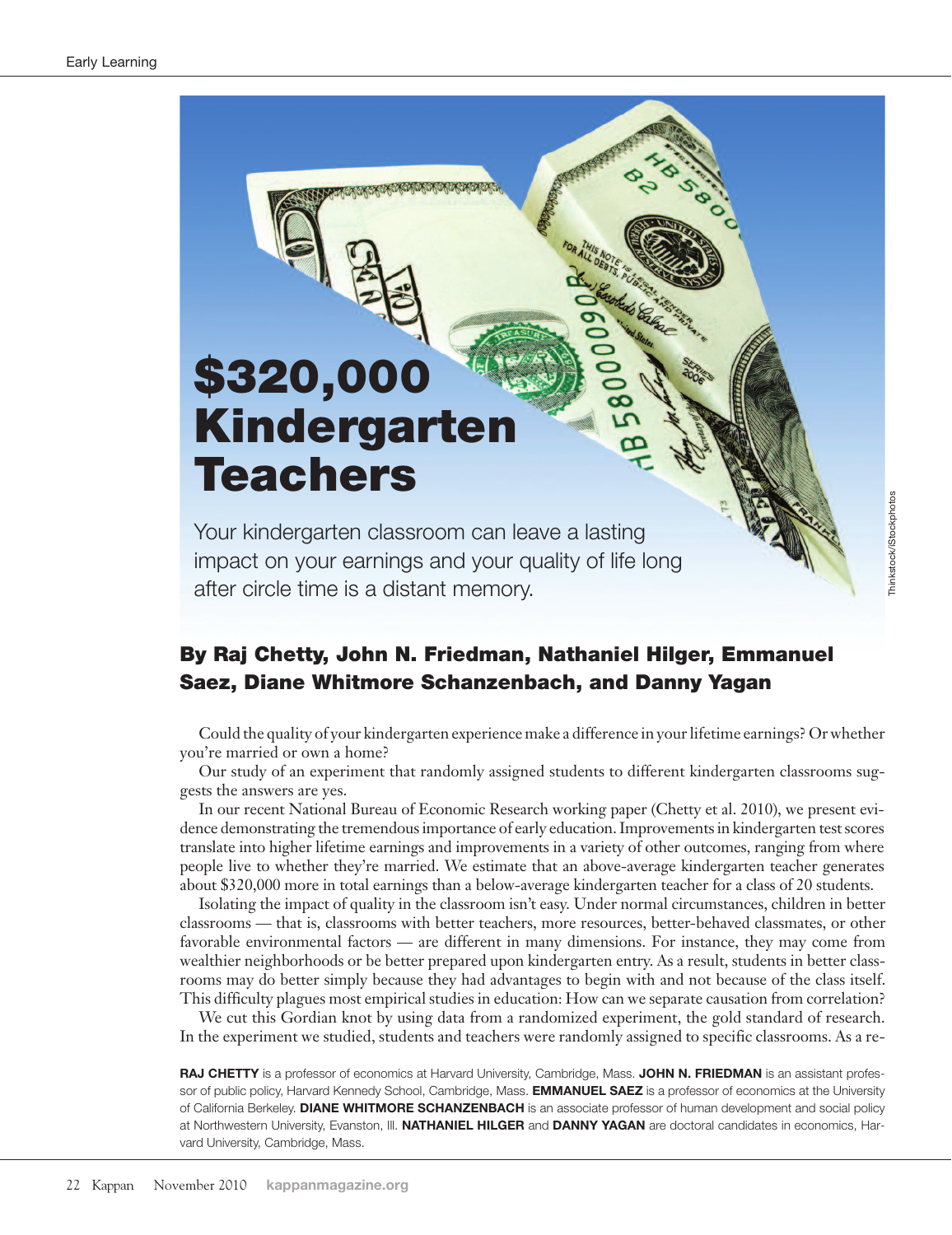sult, there are no systematic differences in background characteristics across the classes, and we can say with confidence that any differences in later outcomes were caused by differences in classrooms.

We analyzed data from Project STAR — the largest and most widely studied education intervention conducted in the United States. STAR was a randomized experiment conducted in 79 Tennessee schools from 1985 to 1989. In STAR, some 11,500 students and their teachers were randomly assigned to attend either a small class with an average of 15 students or a regular-sized class with an average of 22 students. In general, students remained in their randomly assigned classes in grades K-3 until the experiment concluded and all students returned to regular-sized classes in 4th grade. Previous work has shown that small classes increased students' standardized test scores by about 5 percentile rank points in grades K-3. And students who had better teachers also scored higher on tests in grades K-3. But the longer-run effects were less impressive: The lasting benefits from small-class attendance fell to 1 to 2 percentile points in grades 4-8, as did the benefits from having a better teacher.

However, the end goal of education is not merely to increase test scores. We use test scores because we think they're a good proxy for lifetime outcomes. But no one has ever verified this assumption. The goal of our project was to fill this important gap by linking the STAR data to data on adult outcomes.

We find evidence that kindergarten test scores are indeed very good at predicting later outcomes. There is a strong correlation between kindergarten test scores and a wide variety of outcomes in early adulthood (measured between ages 25 and 27). For each 1 percentile point increase in kindergarten test scores, the students' yearly earnings increase by \$130 — or almost 1% of mean earnings. The relationship diminishes only slightly if we account for family background, for instance, as measured by parental income. Kindergarten test scores also predict a wide variety of other positive outcomes. By age 27, children with higher scores are much more likely to have attended college, have retirement savings, be a homeowner, and live in a better neighborhood.

#### *Do test score improvements in early grades improve lifetime outcomes?*

So the key question is: Do policies and practices that improve early childhood test scores also lead to better outcomes in adulthood? What are the longterm effects of better teaching and more resources? To answer this question, we leveraged the STAR experiment to measure the adult outcomes of students who were randomly assigned to receive different levels of classroom resources.

To start, we found that being randomly assigned

to a small class improved students' adult outcomes relative to their schoolmates who attended a regular-sized class. Small-class students went on to attend college at higher rates and to do better on a variety of measures such as retirement savings, marriage rates, and quality of their neighborhood of residence. Small-class students do not have statistically different earnings levels at this point (between ages 25 and 27), but that may change over time as their careers develop and they reap the increasing benefits of their higher rates of college attendance.

The larger surprise came from our findings that kindergarten classroom "quality" has a big effect on adult outcomes. Classrooms vary in many ways beyond size in our data: Some have better teachers, some have better peers, some may just have better "classroom chemistry." While we can't measure each of these attributes of the classroom environment directly, we can proxy for class quality using one's classmates test scores. If your classmates are doing well on tests, then it must mean that you're in an effective classroom environment (remember, students were randomly assigned to classrooms, so there are no differences in student abilities across classrooms before the experiment started).

#### **Kindergarten Test Scores and Early Adulthood**

For each 1 percentile point increase in kindergarten test scores, the students' yearly adult earnings increase by \$130 — or almost 1% of mean earnings — measured between ages 25 and 27.

By age 27, children with higher scores are much more likely to have attended college, have retirement savings, be a homeowner, and live in a better neighborhood.

Using this measure, we found strong statistical evidence that being assigned to a higher-quality classroom in the same school was an important predictor of students' kindergarten test scores. This part was not surprising — some teachers are more effective than others at raising test scores. Similarly, some classes "click" together and have more successful years for a variety of reasons that depend on such idiosyncratic things as personality matches. Although the impact on the current-year's test scores was strong, the effect quickly faded — at least on test scores. From 4th through 8th grades, there was no remaining statistical difference between students who attended different kindergarten classrooms. Studies in the broader literature usually find patterns like this: An excellent teacher or class can have a large effect on test scores in this year or the next, but most of the benefits have faded away within two or three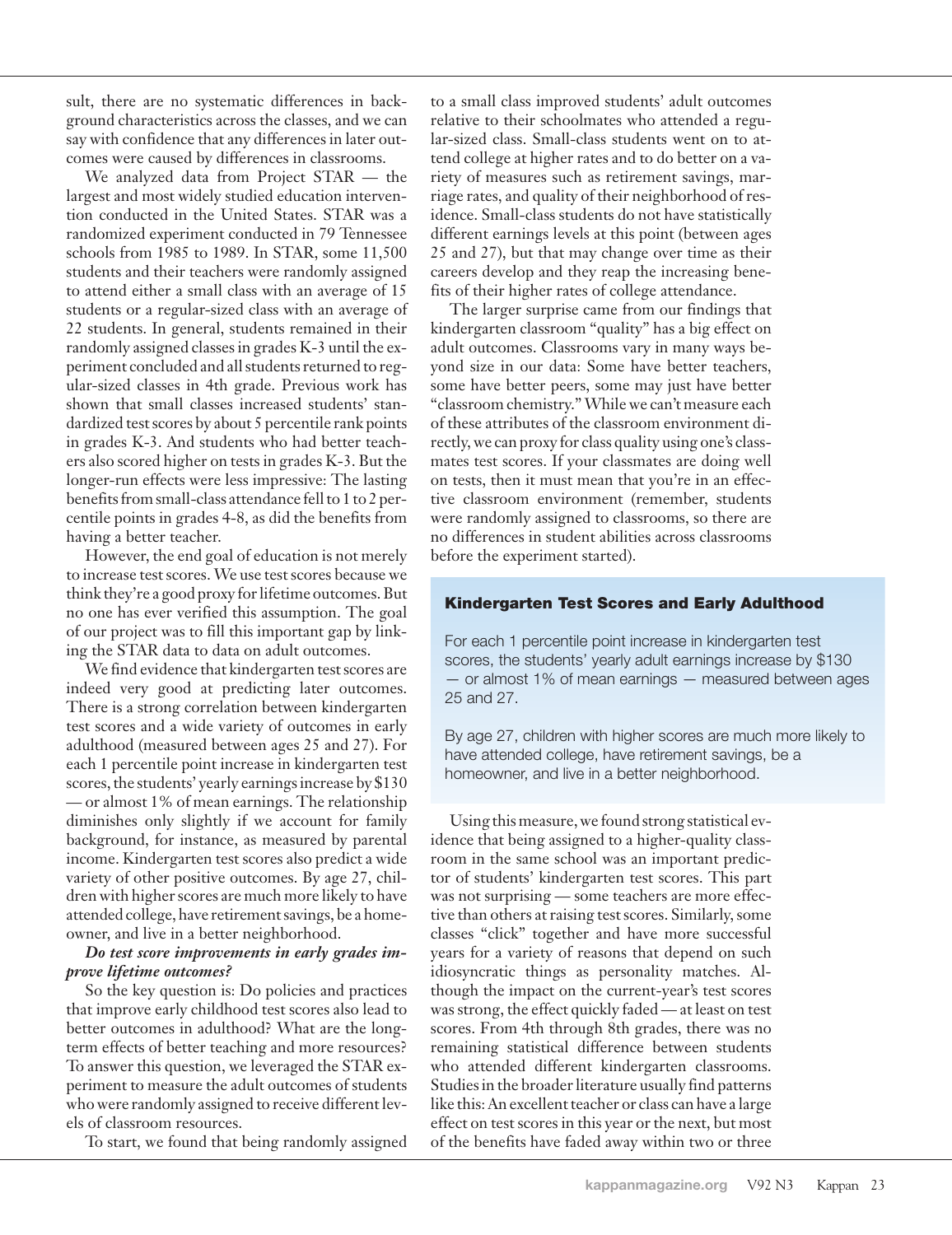

**Being assigned to a higherquality classroom was an important predictor of students' earnings.**

years. The natural conclusion was, of course, that these effects must be only temporary and are unlikely to make a difference in the long run.

We were surprised, then, to find a strong relationship re-emerge between kindergarten classroom quality and adult wage earnings! Even though the effect of better classes on student standardized test scores quickly faded, being assigned to a higher-quality classroom was an important predictor of students' earnings. Remarkably, we also find substantial improvements on virtually every other measure of success in adulthood that we examined. Students who were randomly assigned to higher-quality kindergarten classrooms were more likely to attend college and attended higher-ranked colleges. They were also more likely to own a house, be saving for retirement, and live in a better neighborhood.

To quantify the size of these effects, we isolate the part of the class quality that is driven by teachers. We estimate that going from a below-average (25th percentile) teacher to an above-average (75th percentile) teacher raises a child's earnings by about 3.5% per year. In present value, that adds up to more than \$10,000 in additional lifetime income on average for each student. When you multiply that by 20 students in each class, the additional lifetime benefits from a single year of high-quality kindergarten teaching is about \$320,000. These are huge stakes at play and underline the importance to the nation of having high-quality classrooms and schools.

The benefits of classroom quality for adult outcomes is not limited to only the kindergarten year. High-quality classrooms in grades 1, 2, or 3 had a similar beneficial impact. We do not have the data to allow us to determine whether classes in grades after 3rd grade have the same effect, nor can we say anything in this study about preschool education. But we think our results point to the importance of the early grades in general and not about kindergarten in particular.

#### *Noncognitive skills: All I really need to know I learned in kindergarten.*

The effects of kindergarten on later outcomes are somewhat puzzling: High-quality classrooms have large effects on test scores at first, then fade in later test scores, and finally re-emerge in adulthood. What explains this pattern of fade-out and re-emergence? Our leading theory: improvement in noncognitive or "soft" skills. These are exactly the types of skills highlighted in Robert Fulghum's classic essay, "All I Really Need to Know I Learned in Kindergarten": "play fair," "don't take things that aren't yours," and so on. A growing literature, pioneered by Nobel Laureate James Heckman, has shown that such noncognitive skills have important long-term impacts.

In our data, we see that good teachers and class-

room environments in early childhood improve students' noncognitive skills. Improving some noncognitive skills — such as paying attention in class and persisting at tasks — may result directly in improved standardized test scores. Others — such as whether a student "annoys" other classmates or is critical of the subject matter — have a less direct effect on test scores but are nevertheless an important determinant of success in adulthood. Fourth- and 8th-grade teachers were asked to rate each student on how often they exhibit certain behaviors relating to effort, initiative, and disruption — for example, how often he or she "acts restless, is often unable to sit still." We find that a higher-quality kindergarten classroom leads to better performance along these dimensions as measured in 4th and 8th grades, even though there is no detectable effect on standardized (cognitive) test scores in those same grades. These gains in noncognitive skills are strongly associated with later earnings even though they aren't as strongly predictive of later test scores.

So, why does the legacy of kindergarten reemerge in adulthood? A good kindergarten teacher must be a good classroom manager in order to raise her students' performance on tests. Good classroom management is likely to impart social and other noncognitive skills. These social skills don't get picked up on later tests — but it pays off for an adult who tends not to "be restless" and "annoy others." So, there is good reason that your excellent kindergarten teacher may be helping you today even though you may not have directly felt her effects in later years of school.

#### *What are the characteristics of good kindergarten classrooms and good kindergarten teachers?*

Our findings that kindergarten classrooms and teachers matter a great deal in the long run naturally raises the question of how one can identify the best teachers and classroom environments.

We find that kindergarten teachers with more years of teaching experience are more effective at raising both kindergarten test scores and adult earnings. This may partly be the effect of learning on the job, but it may also reflect the fact that teachers who have taught for a long time are more devoted to the profession or were trained differently. Smaller classes play a role, but many of the most effective classes were regular-sized classes.

But differences along these dimensions only explain a small part of the overall classroom-level variation. Other observable factors — such as teacher education level or the classroom's mix of gender, race, or free-lunch statuses — don't explain the variation in adult outcomes. Unfortunately, most of the overall classroom effect that we detect is unexplained by characteristics that we can observe in our data.